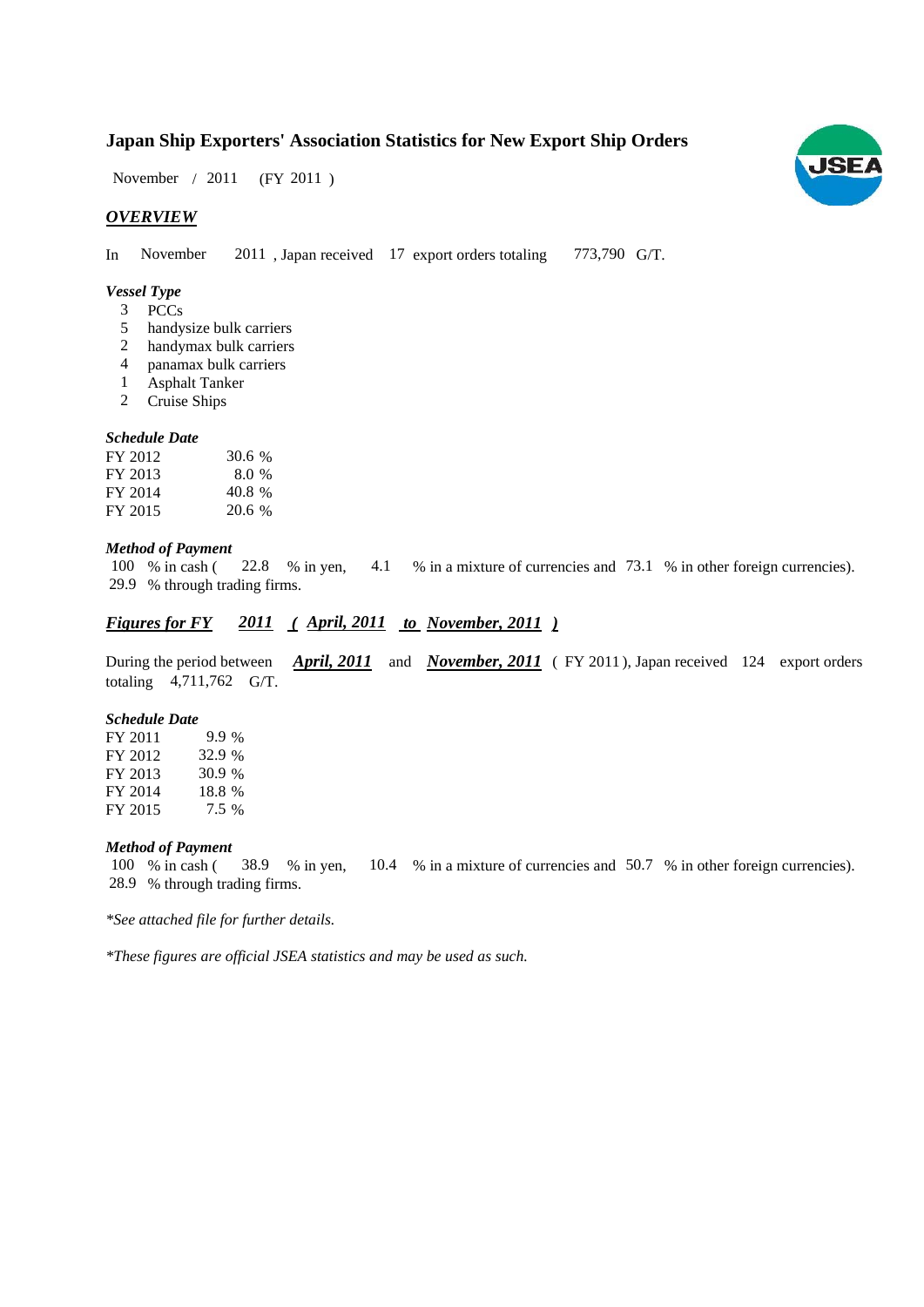## New Export Orders Placed in November 2011 (FY 2011) Based on Fiscal Year

| Description              |            | Apr 10 to Mar 11 |     | Apr 11 to Jul 11 |     | August 2011 |          | September 2011 |           | October 2011 |     | November 2011 |     | Apr 11 to Nov 11 |         | Jan 11 to Nov 11 |
|--------------------------|------------|------------------|-----|------------------|-----|-------------|----------|----------------|-----------|--------------|-----|---------------|-----|------------------|---------|------------------|
|                          | No.        | G/T              | No. | G/T              | No. | G/T         | No.      | G/T            | No.       | G/T          | No. | G/T           | No. | G/T              | No.     | G/T              |
| <b>General Cargos</b>    |            | 329,500          |     | 240.572          |     |             |          |                |           | 72,000       |     | 180,350       |     | 492.922          |         | 492,922          |
| <b>Bulk Carriers</b>     | 282        | 10,773,060       | 62  | 2,198,630        |     | 346,300     | $\Omega$ | 243,900        | <b>20</b> | 782,570      | 11  | 343,140       | 111 | 3,914,540        | $171_1$ | 6,483,190        |
| Tankers                  | $\sqrt{2}$ | 1,319,040        |     |                  |     |             |          |                |           |              |     | 2.100         |     | 2.100            |         | 485,240          |
| <b>Combined Carriers</b> |            |                  |     |                  |     |             |          |                |           |              |     |               |     |                  |         |                  |
| Others                   |            |                  |     | 54,000           |     |             |          |                |           |              |     | 248,200       |     | 302,200          |         | 302,200          |
| Total                    | 302        | 12,421,600       | 68  | 2,493,202        |     | 346,300     |          | 243,900        | 21        | 854,570      |     | 773,790       | 124 | 4,711,762        | 189     | 7,763,552        |
| FY 2009 / FY2008 (%)     |            | $*195.9$         |     | 55.2             |     | 25.6        |          | 22.9           |           | 126.5        |     | 147.4         |     | 57.9             |         | $** 78.3$        |
| In CGT                   |            | 5,547,270        |     | 237,781          |     | 158,613     |          | 131,354        |           | 398,120      |     | 530,280       |     | 2,456,148        |         | 3,749,878        |

*Figures for shipbuilding orders of 500 G/T and over for export as steel vessels placed with JSEA members are covered.*

\*FY 2010/FY2009

\*\*Calendar Year 2011

JSEA (December 2011)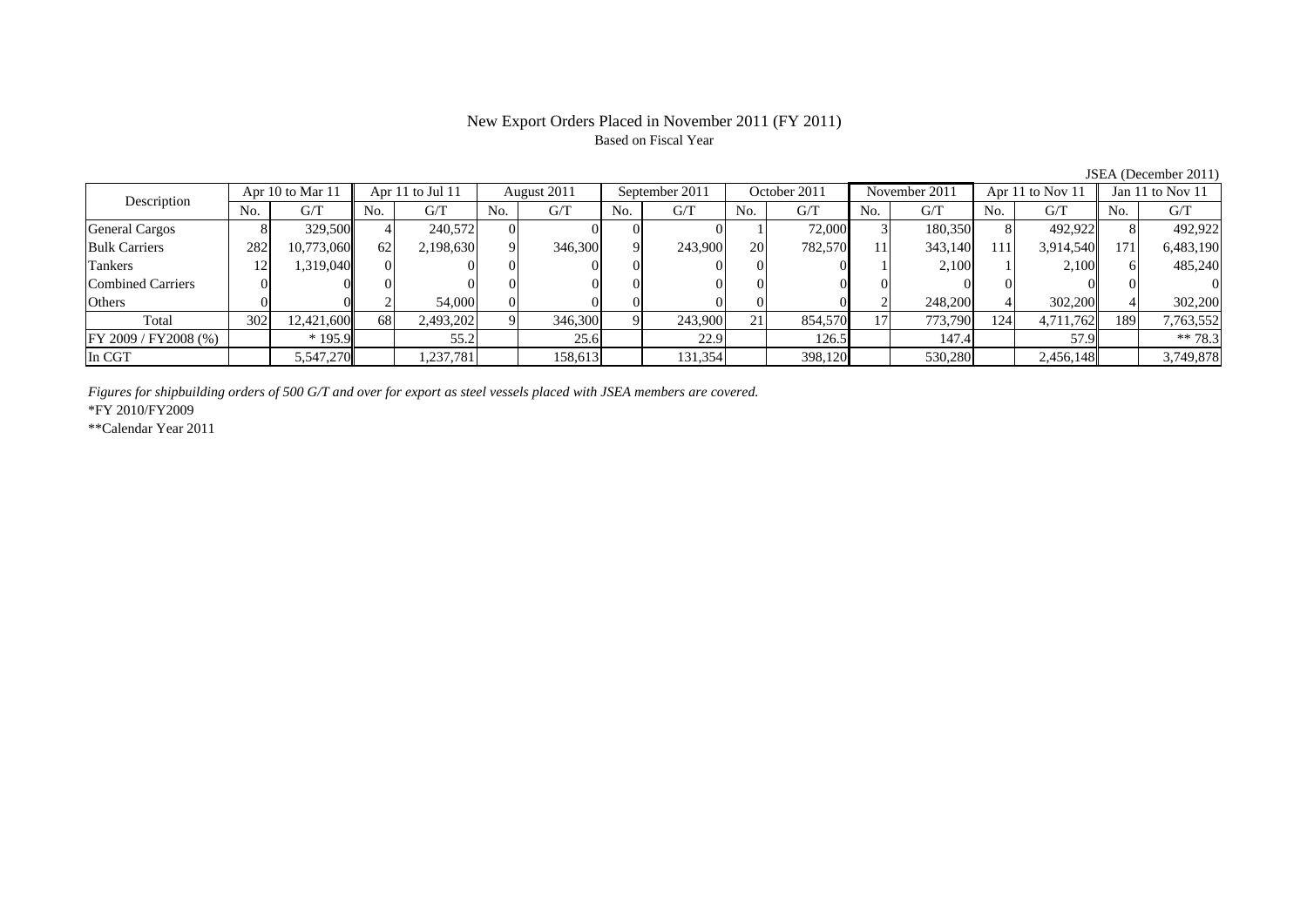## Export Ships Delivered in November 2011 (FY 2011) Based on Fiscal Year

JSEA (December 2011)

| Description           | Apr 10 to Mar 11 |            | Apr 11 to Jul 11 |           | August 2011     |           | September 2011 |           | October 2011 |         | November 2011 |           | Apr 11 to Nov 11 |            | Jan 11 to Nov 11 |            |
|-----------------------|------------------|------------|------------------|-----------|-----------------|-----------|----------------|-----------|--------------|---------|---------------|-----------|------------------|------------|------------------|------------|
|                       | No.              | G/T        | No.              | G/T       | No.             | G/T       | No.            | G/T       | No.          | G/T     | No.           | G/T       | No.              | G/T        | No.              | G/T        |
| <b>General Cargos</b> | 27               | .648.534   | 8                | 351.846   |                 | 188,362   |                | 148,494   | $\Omega$     |         |               | 87.192    | 16               | 775.894    |                  | ,226,535   |
| <b>Bulk Carriers</b>  | 254              | 11,398,272 | 87               | 3,674,029 | 18              | 673,152   | 27             | .220,148  | 20           | 689,104 | 19            | 833,567   | 171              | 7,090,000  | 254              | 10,892,263 |
| Tankers               | 75               | 4,100,842  | 23               | 1,178,136 |                 | 188,836   | 61             | 369,784   | 41           | 260,159 |               | 559,562   | 42               | 2,556,477  | 59               | 3,413,339  |
| Combined Carriers     |                  |            |                  |           |                 |           |                |           | $\Omega$     |         |               |           |                  |            |                  |            |
| <b>Others</b>         |                  | 13,616     |                  |           |                 |           |                |           |              |         |               |           |                  |            |                  | 13,616     |
| Total                 | 358              | 17.161.264 | 118              | 5,204,011 | 23 <sub>1</sub> | 1,050,350 | 36             | 1,738,426 | 24           | 949,263 | 28            | 1,480,321 | 229              | 10,422,371 | 337              | 15,545,753 |
| FY 2009 / FY2008 (%)  |                  | $*103.6$   |                  | 90.3      |                 | 135.6     |                | 99.0      |              | 63.7    |               | 139.4     |                  | 96.1       |                  | ** $94.8$  |
| In CGT                |                  | 7,670,227  |                  | 2,364,803 |                 | 467,920   |                | 745,690   |              | 433,817 |               | 634,538   |                  | 4,646,768  |                  | 6,874,109  |

*Deliveries of new shipbuilding orders of 500 G/T and over for export as steel vessels placed with JSEA members are covered.*

\*FY 2010/FY2009

\*\*Calendar Year 2011